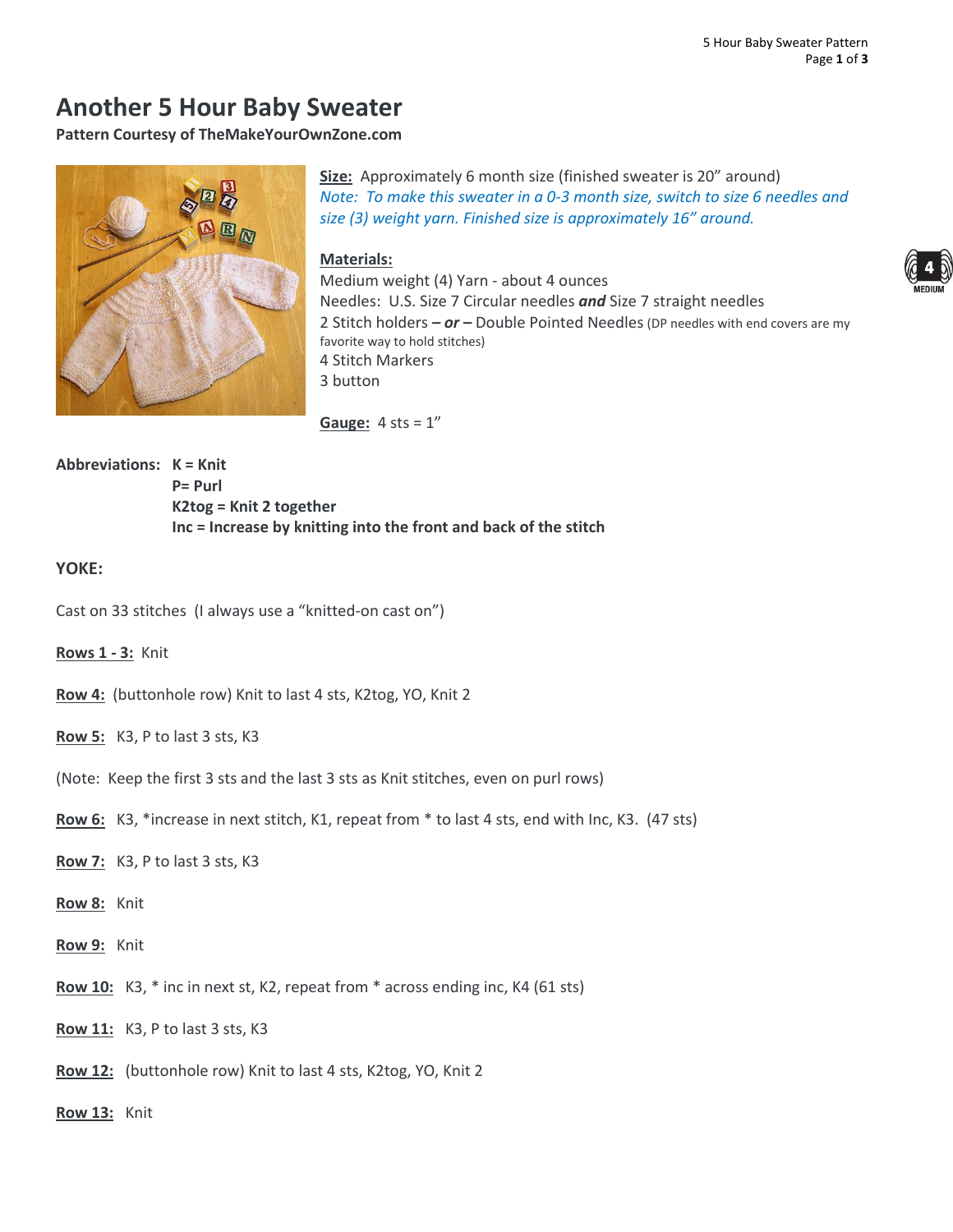**Row 14:** K4, \* inc in next st, K3, repeat from \* to last 5 sts, ending with inc, K4 (75 sts)

- **Row 15:** K3, P to last 3 sts, K3
- **Row 16:** Knit
- **Row 17:** Knit
- **Row 18:** K4, \*inc in next st, K4, repeat from \* across to last 6 sts, ending inc, K5 (89 sts)
- **Row 19:** K3, P to last 3 sts, K3
- **Row 20:** (buttonhole row) Knit to last 4 sts, K2tog, YO, Knit 2
- **Row 21:** Knit
- **Row 22:** K5, \*inc in next st, K5, repeat from \* across to end of row (103 sts)
- **Row 23:** K3, P to last 3 sts, K3
- **Row 24:** Knit
- **Row 25:** Knit

On the next row you will be placing markers to show the front, sleeve, and back sections (Inc means to increase in next stitch)

#### **Row 26:**

- K5, inc, K4, inc, K4, inc, K1, place marker (20 sts for front)
- K1, inc, K5, inc, K4, inc, K4, inc, K1, place marker (23 sts for sleeve)
- K2, inc, K4, inc, K4, inc, K5, inc, K4, inc, K4, inc, K2, place marker (37 sts for back)
- K1, inc, K5, inc, K4, inc, K4, inc, K1, place marker (23 sts for other sleeve)
- K1, inc, K4, inc, K4, inc, K5 (20 sts for other front)

**Row 27:** K3, P to last 3 sts, K3 (123 sts)

- **Row 28:** Knit across row, increasing 1 st before and after each marker (131 sts)
- **Row 29:** K3, P to last 3 sts, K3
- **Row 30:** Knit across row, increasing 1 st before and after each marker (139 sts)

**Row 31:** K3, P to last 3 sts, K3